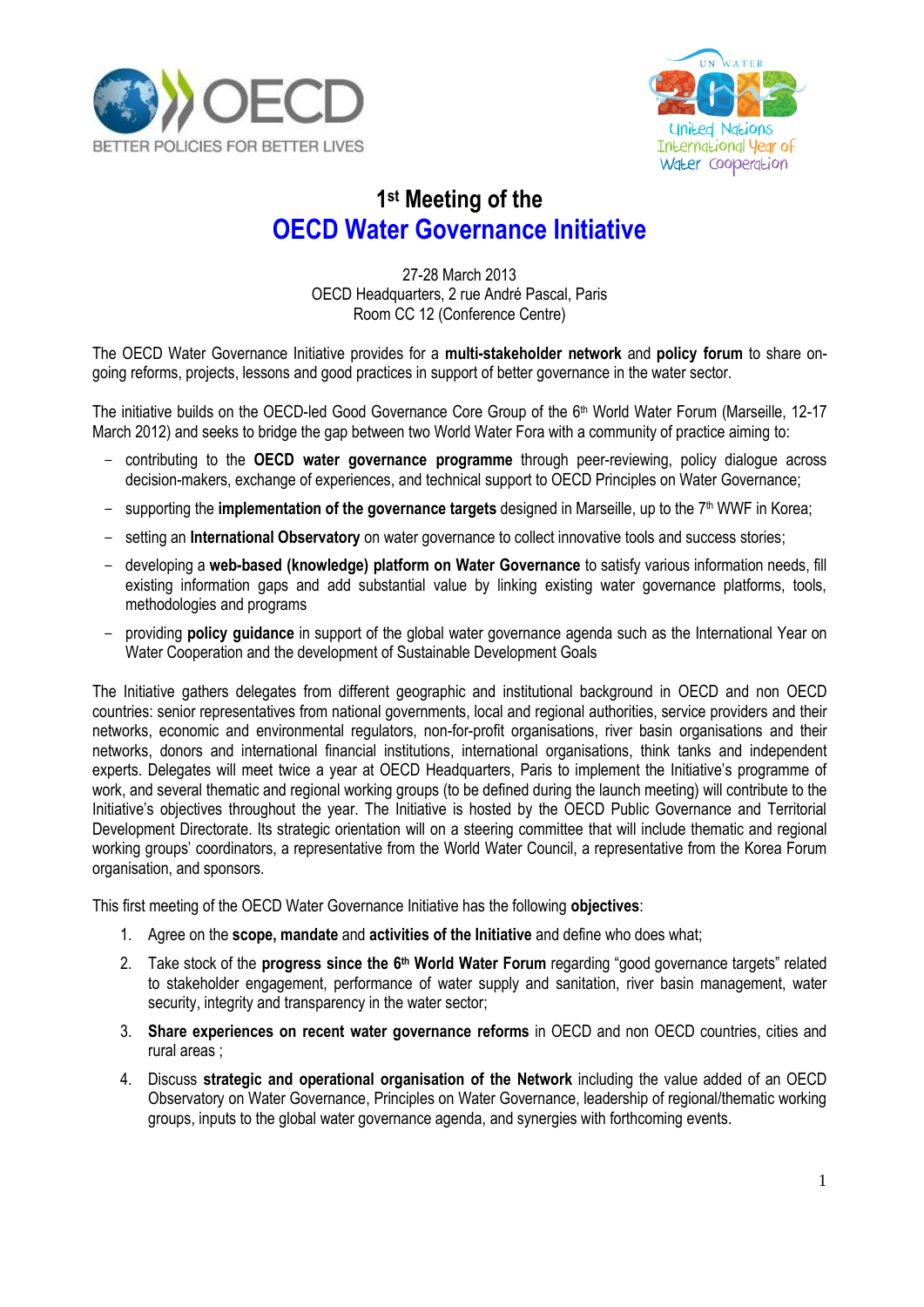| <b>Wednesday 27 March 2013</b><br>OECD Conference Centre, Room CC12 (Table U seating) |                                                                                                                                                                                                                                                                                                                                                                                                                                                                                                                                                                       |  |
|---------------------------------------------------------------------------------------|-----------------------------------------------------------------------------------------------------------------------------------------------------------------------------------------------------------------------------------------------------------------------------------------------------------------------------------------------------------------------------------------------------------------------------------------------------------------------------------------------------------------------------------------------------------------------|--|
| $9h30 - 10h15$                                                                        | <b>Registration of Participants and Coffee Networking</b>                                                                                                                                                                                                                                                                                                                                                                                                                                                                                                             |  |
| 10h30                                                                                 | Video message from Angel Gurría, OECD Secretary-General                                                                                                                                                                                                                                                                                                                                                                                                                                                                                                               |  |
| $10h35 - 11h$                                                                         | <b>Welcoming remarks</b><br>Rolf Alter, Director, Public Governance and Territorial Development Directorate, OECD<br>٠<br>Dogan Altinbilek, Vice-President, World Water Council                                                                                                                                                                                                                                                                                                                                                                                       |  |
| $11h - 13h$                                                                           | An OECD Water Governance Initiative: Why, to do What and How?                                                                                                                                                                                                                                                                                                                                                                                                                                                                                                         |  |
|                                                                                       | Chair: Rolf Alter, Director, Public Governance and Territorial Development Directorate                                                                                                                                                                                                                                                                                                                                                                                                                                                                                |  |
|                                                                                       | Presentation of the rationale, scope and proposed activities of the Network                                                                                                                                                                                                                                                                                                                                                                                                                                                                                           |  |
|                                                                                       | <b>Group discussion</b>                                                                                                                                                                                                                                                                                                                                                                                                                                                                                                                                               |  |
|                                                                                       | Questions for delegates                                                                                                                                                                                                                                                                                                                                                                                                                                                                                                                                               |  |
|                                                                                       | - Where are the current gaps to advance on the water governance agenda? How can the OECD<br>Water Governance Initiative help bridge them?                                                                                                                                                                                                                                                                                                                                                                                                                             |  |
|                                                                                       | How can we maximize the value added of the Initiative, building on what already exists?<br>—                                                                                                                                                                                                                                                                                                                                                                                                                                                                          |  |
|                                                                                       | What could be your own contribution to this multi-stakeholder platform?<br>$\qquad \qquad -$                                                                                                                                                                                                                                                                                                                                                                                                                                                                          |  |
| $13h - 14h$                                                                           | Lunch Buffet for the members of the Water Governance Initiative, Room George Okrent, OECD                                                                                                                                                                                                                                                                                                                                                                                                                                                                             |  |
| $14h - 16h$                                                                           | One Year after Marseille: Where do we stand in achieving water governance targets?                                                                                                                                                                                                                                                                                                                                                                                                                                                                                    |  |
|                                                                                       | Chair: Aziza Akhmouch, Water Governance Programme, OECD                                                                                                                                                                                                                                                                                                                                                                                                                                                                                                               |  |
|                                                                                       | Progress in implementing the 6th WWF Good Governance Targets (45')                                                                                                                                                                                                                                                                                                                                                                                                                                                                                                    |  |
|                                                                                       | Stakeholder engagement for effective water management, Alexandre Brailowsky, SUEZ<br>٠<br>Performance of water services : Enhancing regulation and capacity, Pierre-Alain Roche, ASTEE<br>Basin management plans as instruments for water governance, Daniel Valensuela, INBO<br>п<br>Integrated water resources management through the lens of water security, Alice Aureli, UNESCO<br>٠<br>Integrity and anti-corruption policies in the water sector, Teun Bastemeijer, WIN<br>Information, transparency and accountability in the water sector, Hakan Tropp, SIWI |  |
|                                                                                       | A regional perspective (30')                                                                                                                                                                                                                                                                                                                                                                                                                                                                                                                                          |  |
|                                                                                       | Tour de table of water governance targets' progress in the different continents<br>٠                                                                                                                                                                                                                                                                                                                                                                                                                                                                                  |  |
|                                                                                       | Group discussion (45')                                                                                                                                                                                                                                                                                                                                                                                                                                                                                                                                                |  |
|                                                                                       | Questions for delegates                                                                                                                                                                                                                                                                                                                                                                                                                                                                                                                                               |  |
|                                                                                       | Are there critical dimensions overlooked the governance targets and how to address them?<br>-<br>How can you contribute to the implementation of these targets in your respective fields?                                                                                                                                                                                                                                                                                                                                                                             |  |
| $16h - 16h30$                                                                         | Coffee Break                                                                                                                                                                                                                                                                                                                                                                                                                                                                                                                                                          |  |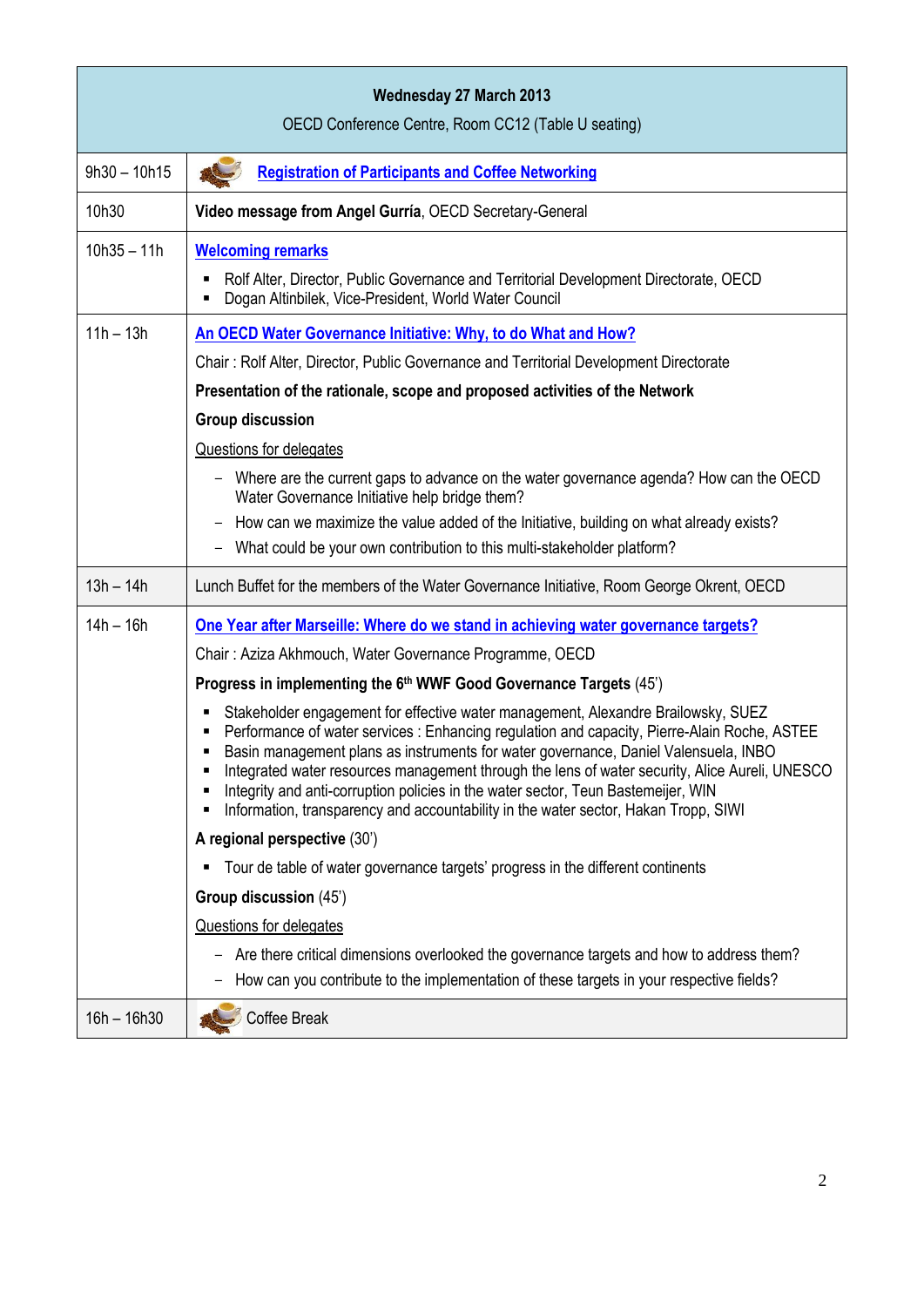| $16h30 - 18h$                                                                 | Recent water governance reforms in OECD and non OECD countries<br>Chair: Mario Marcel, Deputy Director, Public Governance and Territorial Development, OECD<br><b>Group Discussion</b><br>Questions for delegates<br>What are the recent water governance changes/reforms in your respective countries?<br>Which obstacles to effective water management do they aim to address and how?<br>What are the remaining governance bottlenecks to make water reform happen?<br>How can the OECD Initiative on Water Governance help?                                                                       |  |
|-------------------------------------------------------------------------------|-------------------------------------------------------------------------------------------------------------------------------------------------------------------------------------------------------------------------------------------------------------------------------------------------------------------------------------------------------------------------------------------------------------------------------------------------------------------------------------------------------------------------------------------------------------------------------------------------------|--|
| 18h                                                                           | Cocktail for the members of the Water Governance Initiative, Room George Marshall, OECD                                                                                                                                                                                                                                                                                                                                                                                                                                                                                                               |  |
| Thursday 28 March 2013<br>OECD Conference Centre, Room CC12 (Table U seating) |                                                                                                                                                                                                                                                                                                                                                                                                                                                                                                                                                                                                       |  |
| $8h45 - 9h30$                                                                 | <b>Coffee networking</b>                                                                                                                                                                                                                                                                                                                                                                                                                                                                                                                                                                              |  |
| $9h30 - 10h$                                                                  | <b>Welcoming remarks</b><br>Yves Leterme, Deputy-Secretary General, OECD<br>Blanca Jiménez-Cisneros, Director, Division of Water Sciences, UNESCO                                                                                                                                                                                                                                                                                                                                                                                                                                                     |  |
| $10h - 11h15$                                                                 | <b>Meeting the Water Governance Challenge in Cities and their Hinterland</b><br>Chair: Anthony Cox, Coordinator of the Horizontal Water Programme, OECD<br><b>Group Discussion</b><br>Questions for delegates<br>What are the critical challenges for urban water management in developed/emerging countries?<br>-<br>What are the remaining bottlenecks in terms of stakeholder engagement, regulatory<br>$\overline{\phantom{0}}$<br>frameworks, financing, integrity, transparency and rural-urban linkages?<br>How can the OECD Water Governance Initiative help make urban water reforms happen? |  |
| 11h15-11h45                                                                   | Coffee Break                                                                                                                                                                                                                                                                                                                                                                                                                                                                                                                                                                                          |  |
| $11h45 - 13h$                                                                 | <b>Recent water governance reforms in OECD and non OECD cities</b><br>Chair: Joaquim Oliveiras-Martins, Head, Regional Development Policy Division, OECD<br><b>Group Discussion</b><br>Questions for delegates<br>What are the good practices to address rural-urban linkages in water management?<br>Which countries or cities have taken the lead in adopting urban water reforms? Why?<br>How to manage competing demands across users and related trade-offs?                                                                                                                                     |  |
| $13h - 14h$                                                                   | Lunch Buffet for the members of the Water Governance Initiative, Room George Okrent, OECD                                                                                                                                                                                                                                                                                                                                                                                                                                                                                                             |  |